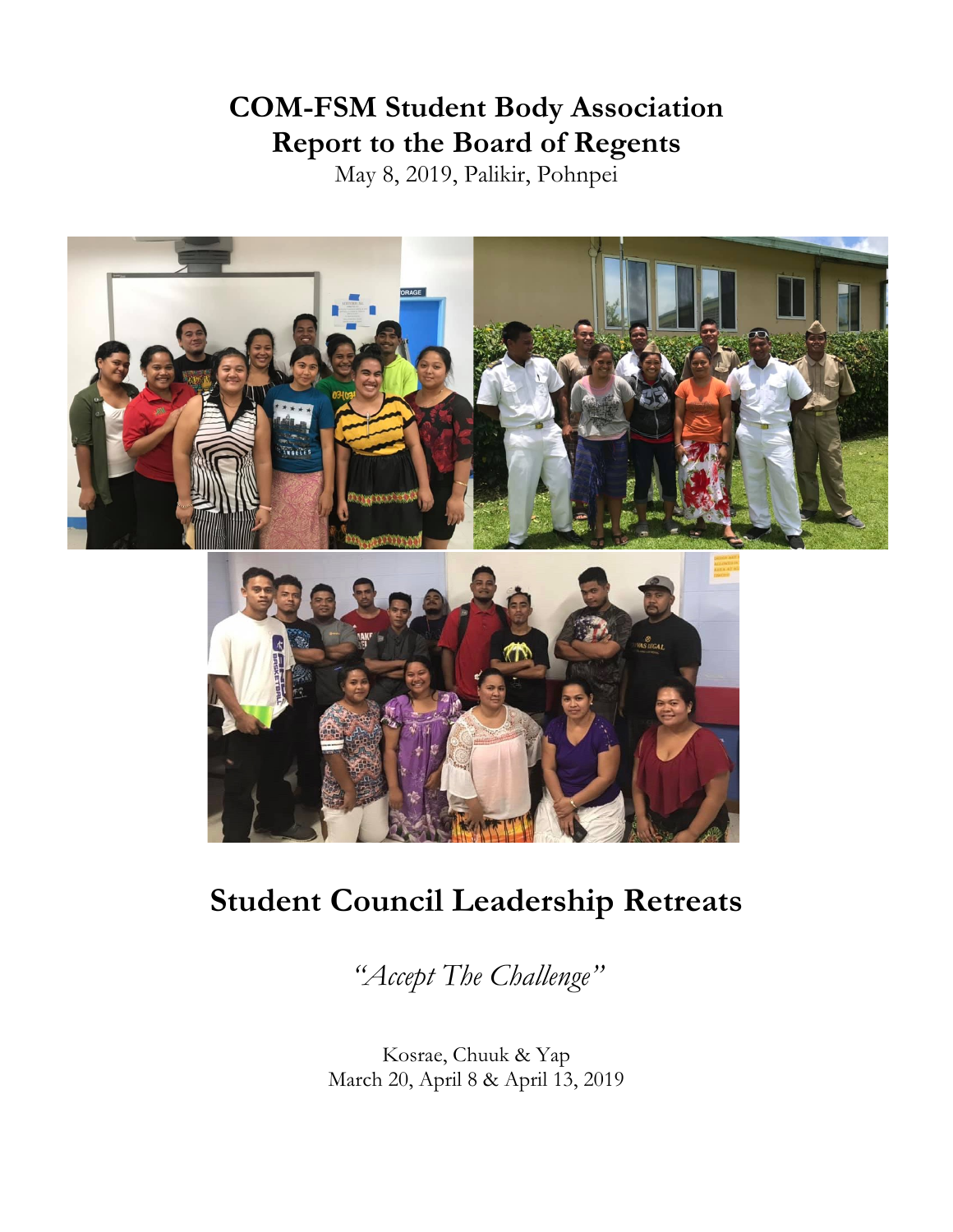# **Student Council Leadership Retreat Kosrae, Chuuk & Yap**

## *"Accept the Challenge"*

Leadership retreats were held for student leaders in Kosrae, Chuuk and Yap. These retreats were all similar in terms of their schedule, objectives and purpose. The dates for each retreat are as follows:

- Wednesday, March 20, 2019: Kosrae Campus (SBA Officers and Village Leaders)
- Monday, April 8, 2019: Chuuk Campus (SBA Officers and Regional Officers)
- Saturday, April 13, 2019: Yap Campus (SBA Officers and FSM-FMI Leaders)

The retreat schedules for each campus are included below:

### **Kosrae Retreat Schedule**

| $8:30AM - 9:00AM$   | Introductions & Ice Breakers                 |
|---------------------|----------------------------------------------|
| $9:00AM - 9:30AM$   | Leadership Qualities Workshop                |
| $9:30AM - 10:30AM$  | Expectations & Responsibilities of Leaders   |
| $10:30AM - 11:30AM$ | <b>Student Organization Development</b>      |
| $11:30AM - 1:00PM$  | Lunch                                        |
| $1:00PM - 1:30PM$   | Communication & Teamwork Games               |
| $1:30PM - 2:30PM$   | Guided Discussions on Initiative Development |
| $2:30PM - 3:30PM$   | Presentations on Initiative Proposals        |
| $3:30PM - 5:00PM$   | BOR Meeting Prep (SBA Only)                  |

### **Chuuk & Yap/FMI Retreat Schedule**

| $8:30AM - 9:00AM$   | Introductions & Ice Breakers                 |
|---------------------|----------------------------------------------|
| $9:00AM - 9:30AM$   | Leadership Qualities Workshop                |
| $9:30AM - 10:30AM$  | Expectations & Responsibilities of Leaders   |
| $10:30AM - 11:00AM$ | Professionalism Workshop                     |
| $11:00AM - 12:00PM$ | <b>Student Organization Development</b>      |
| $12:00PM - 1:30PM$  | Lunch                                        |
| $1:30PM - 2:30PM$   | Communication & Teamwork Games               |
| $2:30PM - 3:30PM$   | Guided Discussions on Initiative Development |
| $3:30PM - 4:30PM$   | Presentations on Initiative Proposals        |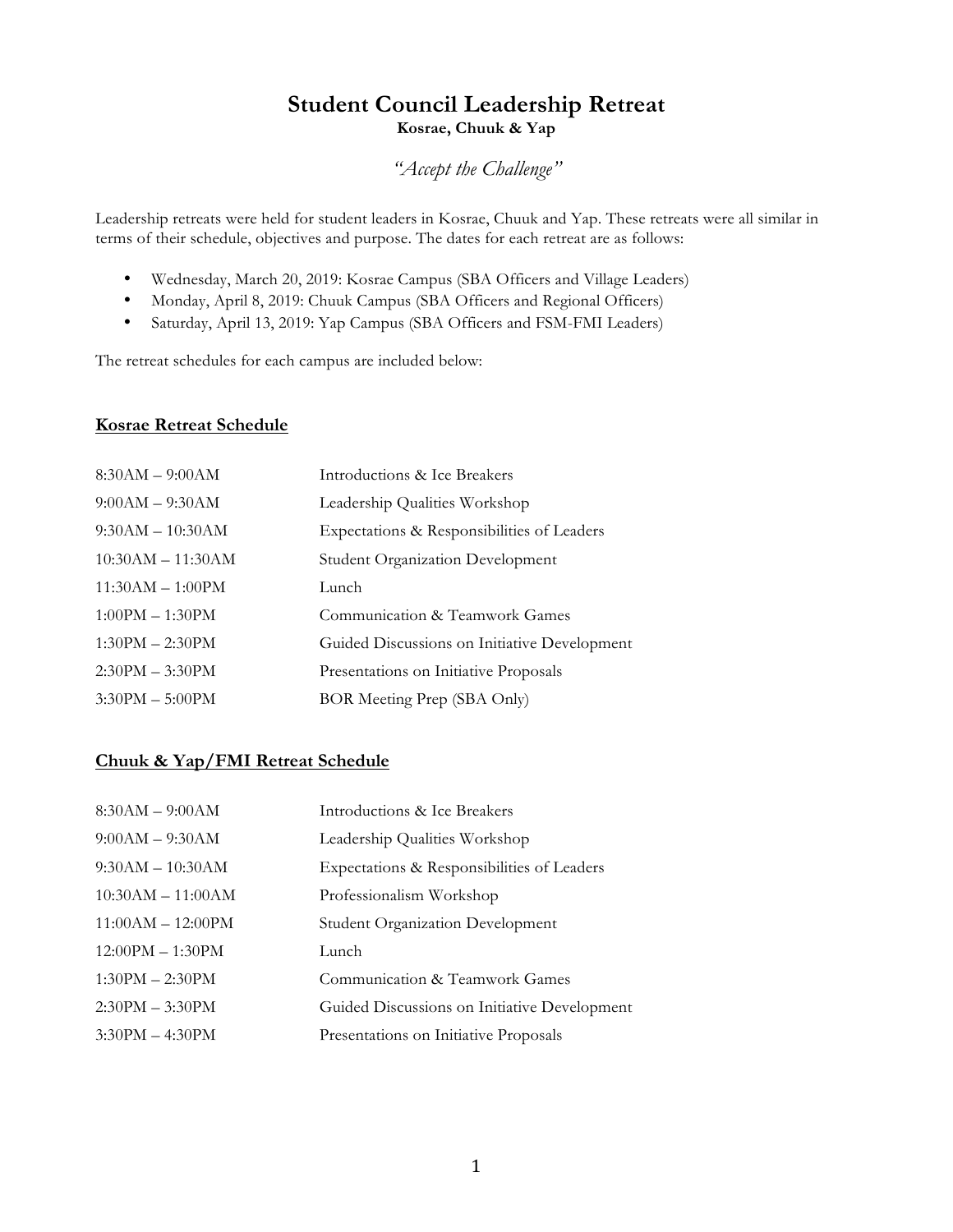# **PARTICIPANT LIST**

### **Kosrae Retreat Participants**

- Leeson Linus, SBA President
- Brenny Sheen Charley, SBA Vice President
- Roxane Charley, SBA Secretary
- Nelynda Taulung, SBA Treasurer
- Brence Wesley, Lelu Village President
- Kun Sigrah Jr., Lelu Village Vice President
- Dulaelah Alokoa, Lelu Village Secretary
- Tolenna George, Malem Village President
- Joshua Phillip, Malem Village Vice President
- Benur Lonno, Malem Village Secretary
- Teroa Tolenoa, Tafunsak Village President
- Stella Skilling, Tafunsak Village Representative
- Kevin Moran, Utwe Village President
- Shawnzee Waguk, Utwe Village Vice President
- Elise Edward, Utwe Village Secretary

## **Chuuk Retreat Participants**

- JT Nonumwar, SBA President
- Lilly Koichiro, SBA Secretary
- Rini Houmeang, SBA Treasurer
- Anchelica Kom, Faichuuk Region Secretary
- Daryl Irons, Faichuuk Region Treasurer
- Berson Robert, Mortlocks Region Secretary
- Yolanda Marar, Mortlocks Region Treasurer
- Asae Daniel, Northern Region Secretary
- Valeria Edwin, Northern Region Treasurer
- Melsa Raigemai, Northwest Region Secretary
- Mariza Yongoran, Northwest Region Treasurer
- Jsalyn Mitasi, Southern Region Treasurer

## **Yap Retreat Participants**

- Jaylino Lalotog, SBA President
- Kylene L'awwereg, SBA Secretary
- Domencia Shoumal, SBA Treasurer
- Miranda Pugurwag, Yap Campus Student Leader
- Johnny Edwin, FMI Student Leader
- Tinot Mark, FMI Student Leader
- Kurt Moses, FMI Student Leader
- Willytan Sas, FMI Student Leader
- JKZPL Zarred, FMI Student Leader

\*Please note that all of the student officers from FSM-FMI were participating in a shipboard training at this time and, therefore, were not able to attend the retreat at Yap Campus.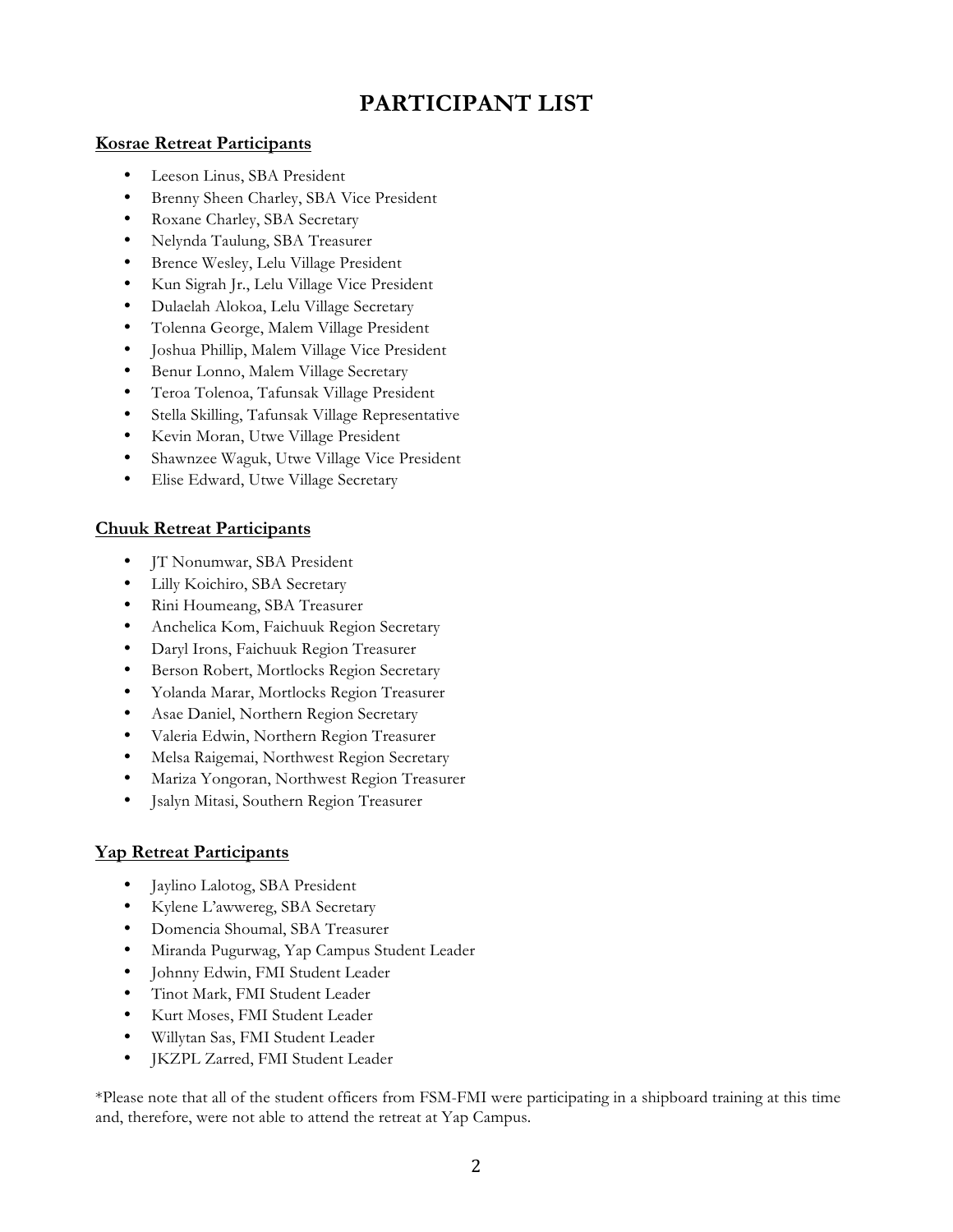# **OVERVIEW**

These leadership retreats were aimed at providing student leaders with the opportunity to further develop their leadership skills, explore their responsibilities as student leaders, and identify initiatives and goals that they would like to help implement. Activities included discussions and workshops on teamwork, communication, professionalism, as well as the role of student leaders. A main section of each retreat was dedicated to group work, during which time students had the opportunity to establish priorities and identify initiatives they would like to focus on. Following presentations provided by each group, all students had the opportunity to vote on those initiatives that they deemed to be the most important. Listed below are the top priorities as identified by students at each of the retreats:

#### KOSRAE CAMPUS

- 1. To expand sports and recreation offerings through the development of activities and increased access to facilities, such as a sports complex.
- 2. To support students extra and co-curricular learning through the development of student organizations and an increase in student activity offerings.
- 3. To support students' educational endeavors and graduation pathways through an increase in regular course offerings for existing academic programs and requirements.

#### CHUUK CAMPUS

- 1. To expand sports and recreation offerings through the development of activities and increased access to facilities, such as a sports complex.
- 2. To support students' educational endeavors through an increase in course offerings and expansion of academic programs.
- 3. To support and improve student attendance by identifying strategies and increasing resources to alleviate transportation barriers.

#### YAP CAMPUS

- 1. To support students' educational endeavors through an increase in course offerings and expansion of academic programs.
- 2. To expand technological resources available in the classroom to increase support for student learning.
- 3. To expand sports and recreation offerings through the development of activities and increased access to facilities, such as a sports complex.

#### FSM-FMI

- 1. To support students' academic endeavors through the expansion of practical field experience, specifically as it relates to opportunities to practice and learn skills at sea.
- 2. To increase resources and supplies to support students as they fulfill their responsibilities in maintaining their living quarters.
- 3. To support students' educational endeavors by expanding academic supports outside of the classroom.

Moving forward, the SBA officers, in conjunction with Student Council, will be working to develop specific goals and actions plans, which will be presented through Student Life to the appropriate offices. It is the students' hope that some of these initiatives will come to fruition through the collaborative efforts of students, faculty and staff.